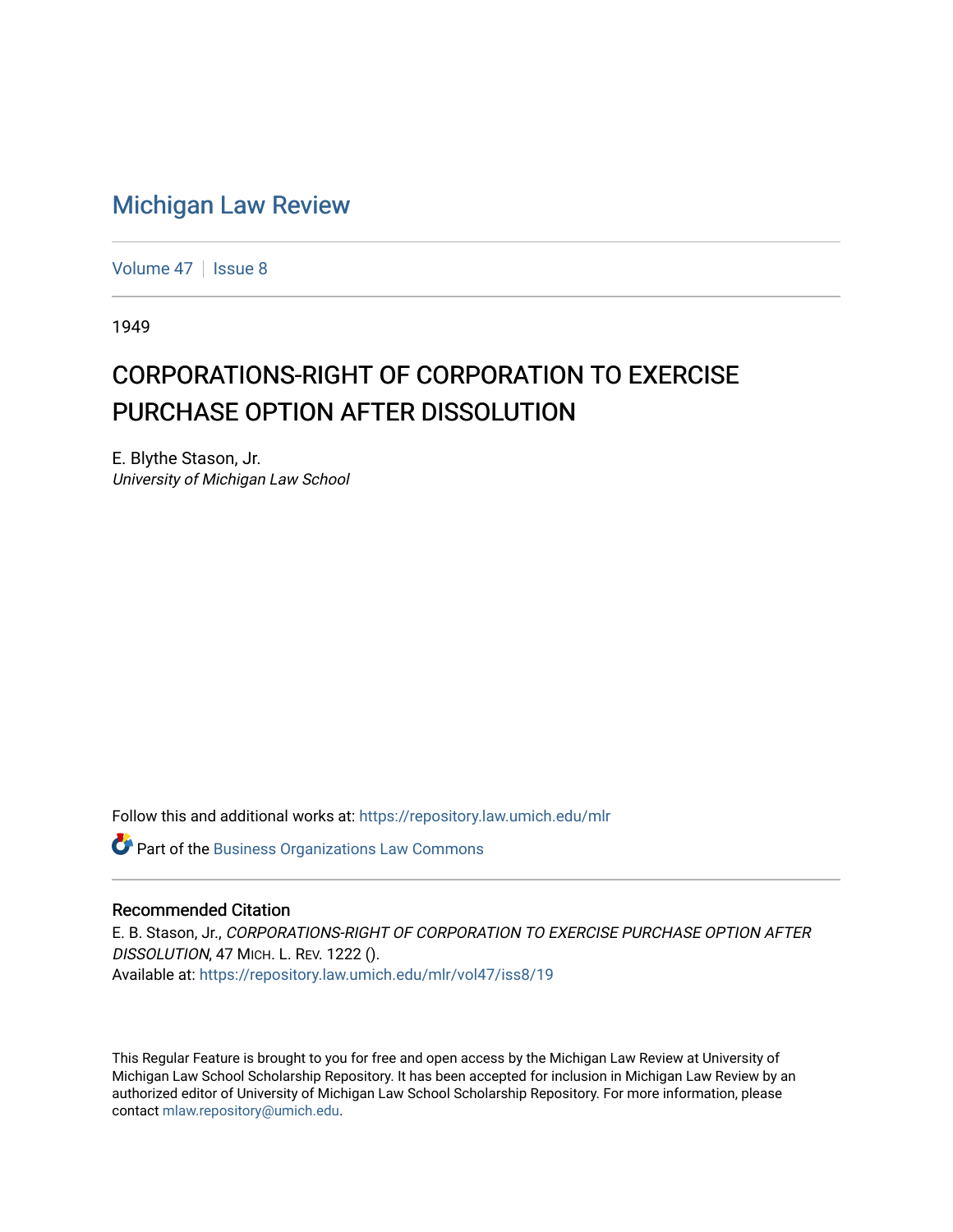CORPORATIONS-RIGHT OF CORPORATION TO EXERCISE PURCHASE OPTION AFTER DISSOLUTION-In 1945 appellant corporation was dissolved. Under a state statute, its officers became trustees, with "full power and authority of [the] company over [its] assets and property," with the duty to settle its affairs for the benefit of creditors and shareholders.1 Under another statute, the corporate existence was, for this limited purpose, extended three years beyond dissolution.2 Appellant attempted to purchase land under an option contained in an unexpired lease, but was resisted by the appellee-optionor. In an action for specific performance of the option contract, relief was denied. On appeal, *held,* affirmed. Corporate existence was continued only to permit settlement of corporate affairs, and the purchase of additional land would have been either pure speculation or a continuance in business. A dissenting judge urged that an option is an asset; that the trustees may exercise or otherwise dispose of it as they see fit, in the winding up of the affairs of the corporation; and that to prevent such exercise would deprive the corporate creditors of an asset of the corporation. *Nardis Sportswear v. Simmons,* (Tex. 1948) 213 S.W.(2d) 864.

In the United States, in absence of statute, a corporation ceases to exist on dissolution, but its property, including choses in action, vests in its creditors and shareholders.<sup>3</sup> In many states, however, statutes provide that for the sole purpose of aiding in the orderly disposition of corporate assets, the corporation shall have a limited existence after dissolution.4 Even if existence of the corporation is not prolonged, its representatives are given power to bring suit on obligations owing to it,<sup>5</sup> at least if the suit involves matters related to dissolution, and otherwise to settle its affairs. 6 Title *to* corporate property, according to most of these statutes, vests in the directors on dissolution. They are empowered to act as trustees for the

1 3 Tex. Civ. Stat. (Vern. 1945) 1388.

2 3 Tex. Civ. Stat. (Vern. 1945) 1389.

3 16 FLETCHER, CYc. CoRPs., perm. ed., §§8113, 8134 (1942). Gardiner v. Automatic Arms Co., (D.C. N.Y. 1921) 275 F. 697. Some courts, however, have held that title to corporate property remains in the corporation, to be disposed of by charter or law. Screwmen's Benevolent Assn. v. Monteleone, 168 La. 664, 123 S. 116 (1929).

<sup>4</sup>13 AM. Jun., ConPs., §§ 1363 et seq. Such statutes generally apply regardless of the method of dissolution, though cases of voluntary dissolution may be excepted from their operation. They may permit the corporation to act only in disposal of its affairs and property, collection of debts, and payment of obligations. See 97 A.L.R. 477 (1935). Under some statutes, however, the corporation or its representatives have the broad power to do whatever is necessary for the settlement of its affairs. Illinois Power & Light Co. v. Hurley, (C.C.A. 8th, 1931) 49 F. (2d) 681; cert. den., 284 U.S. 637, 52 S.Ct. 19 (1931).

<sup>5</sup> Bloedom v. Washington Times Co., (App. D.C., 1937) 89 F. (2d) 835; Byrnes v. Hudson Valley Lbr. Co., 294 N.Y.S. 978 (1937).

<sup>6</sup>See 97 A.L.R. 477 (1935) for complete analysis of the statutes in point, as interpreted by the several state supreme courts.' See also 19 C.J.S., Corps., §1728.